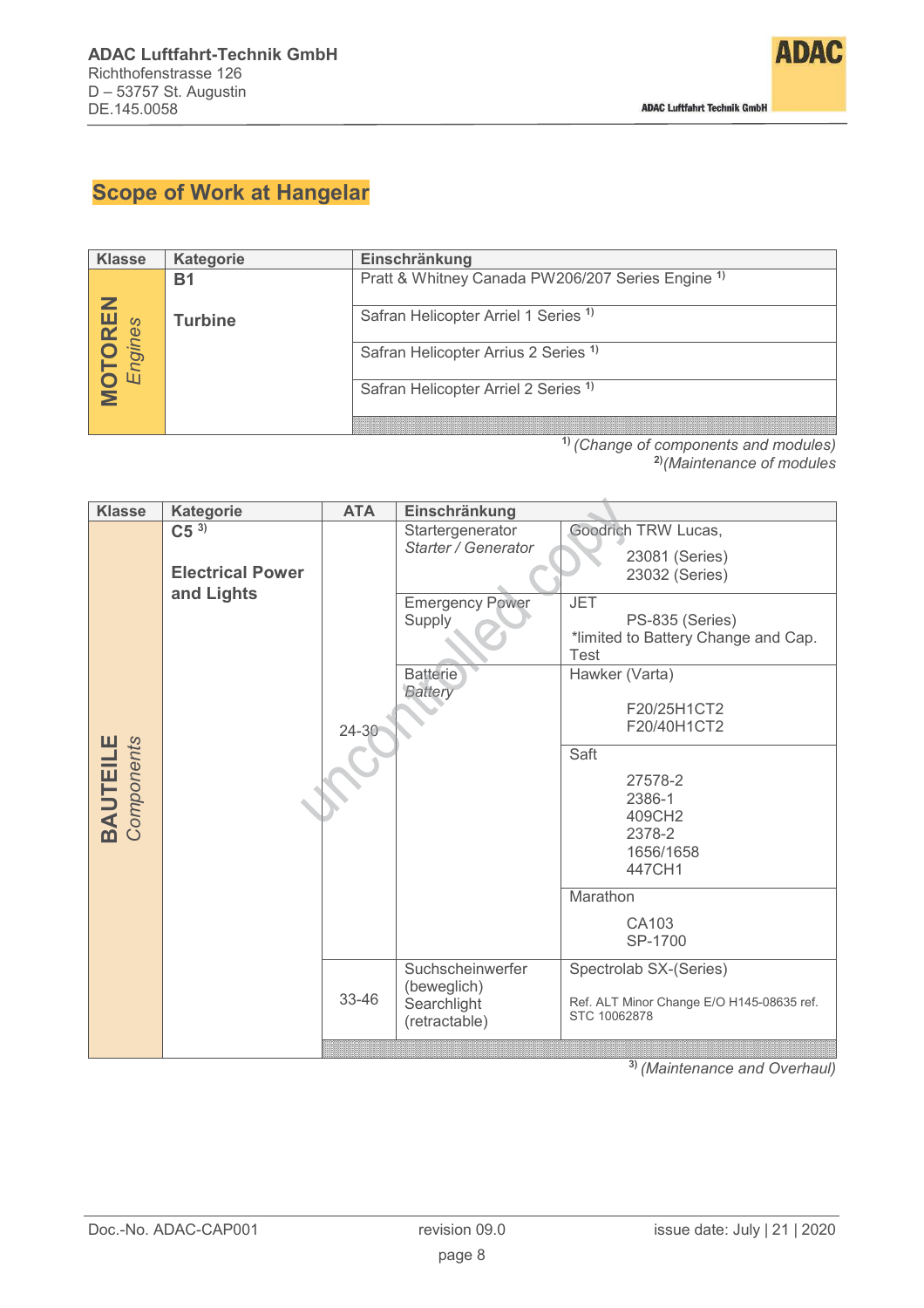

# **Scope of Work at Hangelar ff**

|                               |                                            | <b>ATA</b> | Einschränkung                                 |                                                                                                                                                                                                                                                                                                            |
|-------------------------------|--------------------------------------------|------------|-----------------------------------------------|------------------------------------------------------------------------------------------------------------------------------------------------------------------------------------------------------------------------------------------------------------------------------------------------------------|
| <b>Klasse</b>                 | <b>Kategorie</b><br>C6<br><b>Equipment</b> | $25 - 00$  | Winde<br><b>Hoist</b>                         | 117-80403 und 117-804061<br>3HRL444301-10-4<br>3HRL444301-10-7<br>Goodrich 44301 Series                                                                                                                                                                                                                    |
|                               |                                            |            | <b>EMS Ausrüstung</b><br><b>EMS Equipment</b> | ARA-EC135-AC60<br>ARA-EC135-AC65<br>ARA-EC135-AC67<br>135710-502                                                                                                                                                                                                                                           |
|                               |                                            |            |                                               | ARA-BK117-AC40-7240<br><b>ARA-BK117-AC41</b>                                                                                                                                                                                                                                                               |
|                               |                                            |            |                                               | Aerolight BK117 C2-145060-501                                                                                                                                                                                                                                                                              |
| <b>BAUTEILE</b><br>Components |                                            | 25-67      |                                               | ARA-EC145-AC70 (Bucher) P/N:<br>1352-(Series)*<br>1353-(Series)*<br>1354-(Series)*<br>1361-(Series)*<br>1362-(Series)*<br>1363-(Series)*<br>1364-(Series)*<br>1365-(Series)*<br>.The authorization to use the combined<br>number range (Series) is only valid as long<br>as the<br>- Maintenance procedure |
|                               |                                            |            |                                               | - Tool / Equipment<br>- Qualification of authorized employees                                                                                                                                                                                                                                              |
|                               |                                            |            |                                               | DO NOT differ significantly.                                                                                                                                                                                                                                                                               |
|                               |                                            |            | Sitze Bestückung<br>Seat Equipment            | Bucher P/N 1360100-100<br>Martin Baker P/N MBCS 6930-106<br>P/N MBCS 6930-110*<br>* P/N change after Mod. (SB)                                                                                                                                                                                             |
|                               |                                            | $25 - 11$  | <b>Sitze</b><br><b>Seats</b>                  | Fischer P/N 0520, 9506, 9507 und<br>9613<br>Fischer Swiveling Unit 9715 0-2, 9715<br>1-2, 9715 2-2                                                                                                                                                                                                         |
|                               |                                            |            |                                               |                                                                                                                                                                                                                                                                                                            |

| <b>Klasse</b> | <b>Kategorie</b>      | <b>ATA</b> | Einschränkung               |                                                                     |
|---------------|-----------------------|------------|-----------------------------|---------------------------------------------------------------------|
| 일 (           | <b>Engine and APU</b> | 71-64      | IBF Filter (Left and Right) | L716M2 X (Series)<br>L716M1 X (Series)<br>B716M1049xx<br>B716M105xx |
|               |                       |            |                             |                                                                     |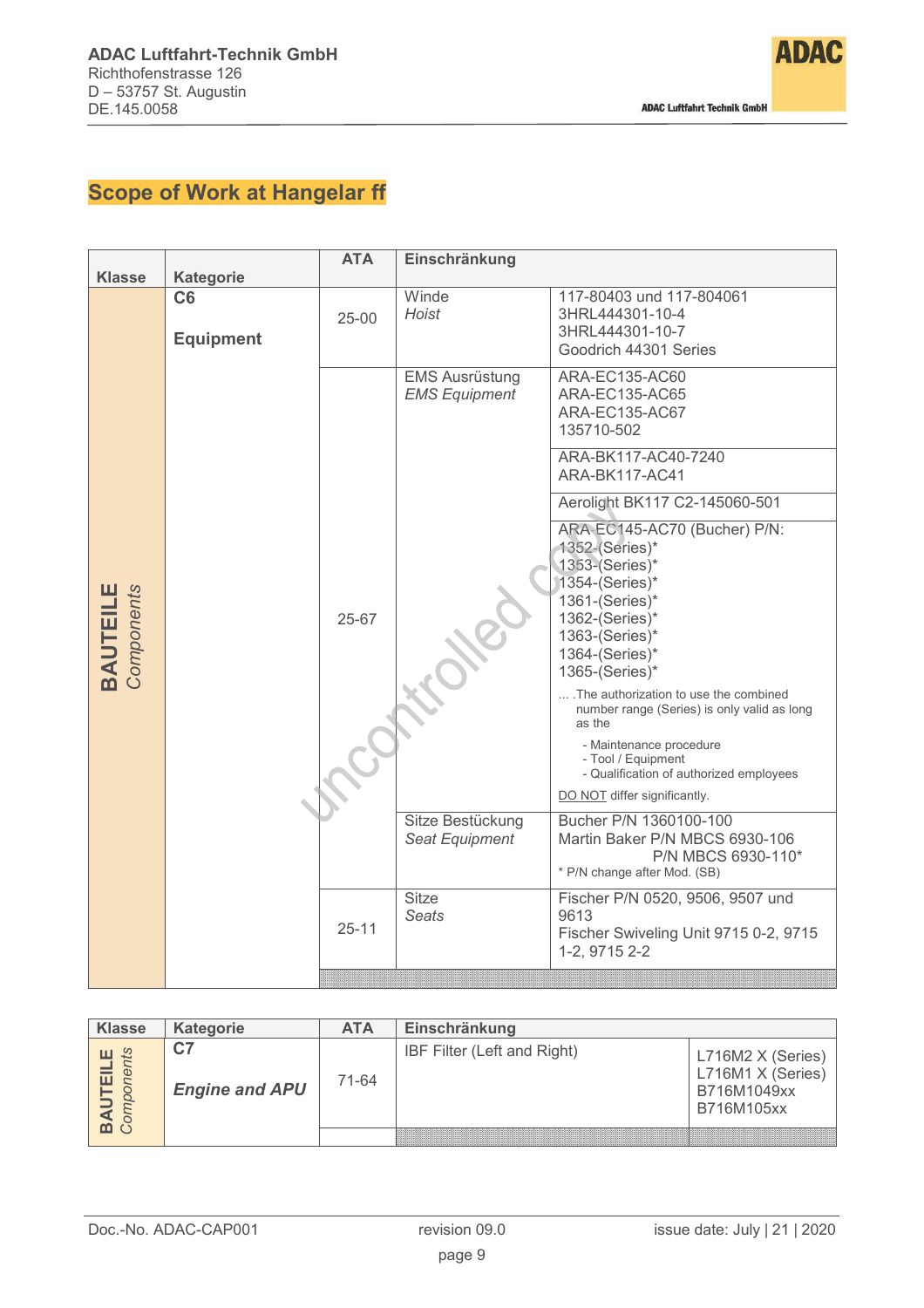

# **Scope of Work at Hangelar ff**

| <b>Klasse</b>                 | <b>Kategorie</b>                                      | <b>ATA</b>     | Einschränkung                                                                                                            |                                                                                                                                                                                                                                                                                                                                                                     |
|-------------------------------|-------------------------------------------------------|----------------|--------------------------------------------------------------------------------------------------------------------------|---------------------------------------------------------------------------------------------------------------------------------------------------------------------------------------------------------------------------------------------------------------------------------------------------------------------------------------------------------------------|
|                               | C <sub>10</sub><br><b>Helicopter</b><br><b>Rotors</b> | 62-20          | Hauptrotorkopf<br><b>Main Rotor Head</b>                                                                                 | 117-141061 und 117-141071 und 117-<br>141081<br>B622M1002101<br>D622M1001103<br>105-14104-* und 105-141071-* und<br>105-141081-* und 105-141091-*                                                                                                                                                                                                                   |
| <b>BAUTEILE</b><br>Components |                                                       | 62-33          | Steuerstangen/<br>Umlenk- und<br>Steuerhebel<br>Driving link                                                             | L623M4001-* und L623M3001-*<br>105-31782 und 105-13241-* und<br>105-13221-* und 105-13142-* und<br>105-13122-* und 117-3182-* und<br>117-88659 und 117-317171<br>B623M4002-* und B623M4005-*<br>105-13122-*<br>117-317171-*<br>B623M4001101 und B642M1018102<br>und B672M0006101<br>105-31821-* und 105-13221-* und<br>105-13122-* und 105-13241-* und<br>105-3178- |
|                               |                                                       | 62-34<br>64-22 | Scherenhebel<br><b>Drive Rod Assy</b><br>Gabelhebel<br>Fork Link Assy<br>Heckrotorkopf<br><b>Tail Rotor Head</b><br>Assy | B623M4002101<br>B623M4001104<br>D623M4001101<br>B623M4005101<br>B623M4005102<br>L642A0101051<br>L642A0101052<br>L642A0101053<br>L642A0101054<br>L642A2001054                                                                                                                                                                                                        |

| <b>Klasse</b>       | <b>Kategorie</b>                       | <b>ATA</b> | Einschränkung                                              |          |
|---------------------|----------------------------------------|------------|------------------------------------------------------------|----------|
| $\mathcal{O}$<br>コだ | C <sub>14</sub><br><b>Landing Gear</b> | $32 - 10$  | Main Landing Gear<br>Hauptfahrwerk                         | D321M00* |
|                     |                                        | $32 - 15$  | Emergency<br><b>Flotation System</b><br>Notschwimmeranlage | $216*$   |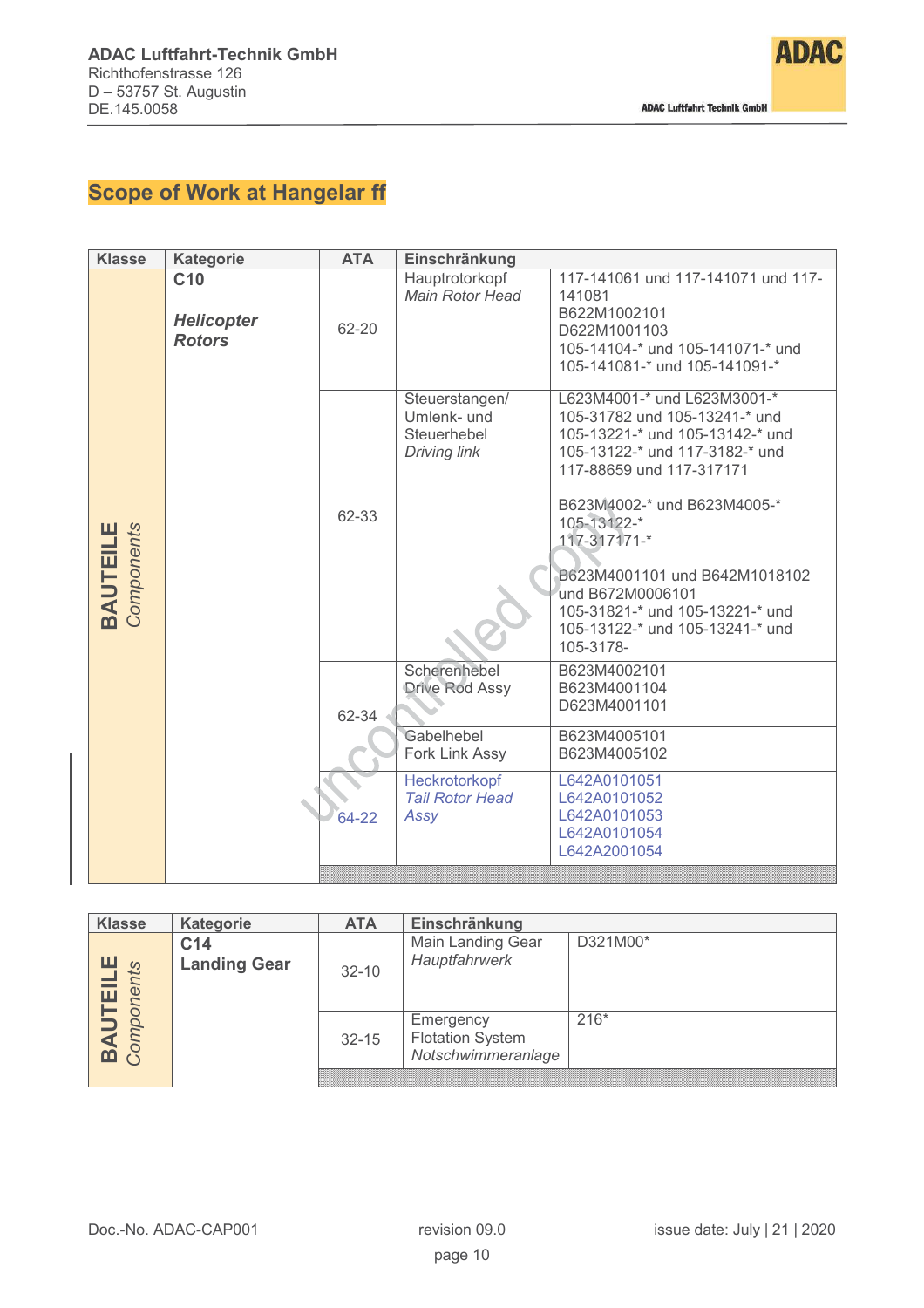

### **Scope of Work at Hangelar ff**

| <b>Klasse</b> | <b>Kategorie</b>        | <b>ATA</b> | Einschränkung          |
|---------------|-------------------------|------------|------------------------|
|               | C <sub>20</sub>         | n/a        | <b>CFK Komponenten</b> |
| 7ť<br>ò       | <b>Strukturbauteile</b> |            |                        |
|               | <b>Structural</b>       | n/a        | <b>GFK Komponenten</b> |
|               |                         |            |                        |
|               |                         | n/a        | Metall Komponenten     |
|               |                         |            |                        |
|               |                         |            |                        |

incortioned copy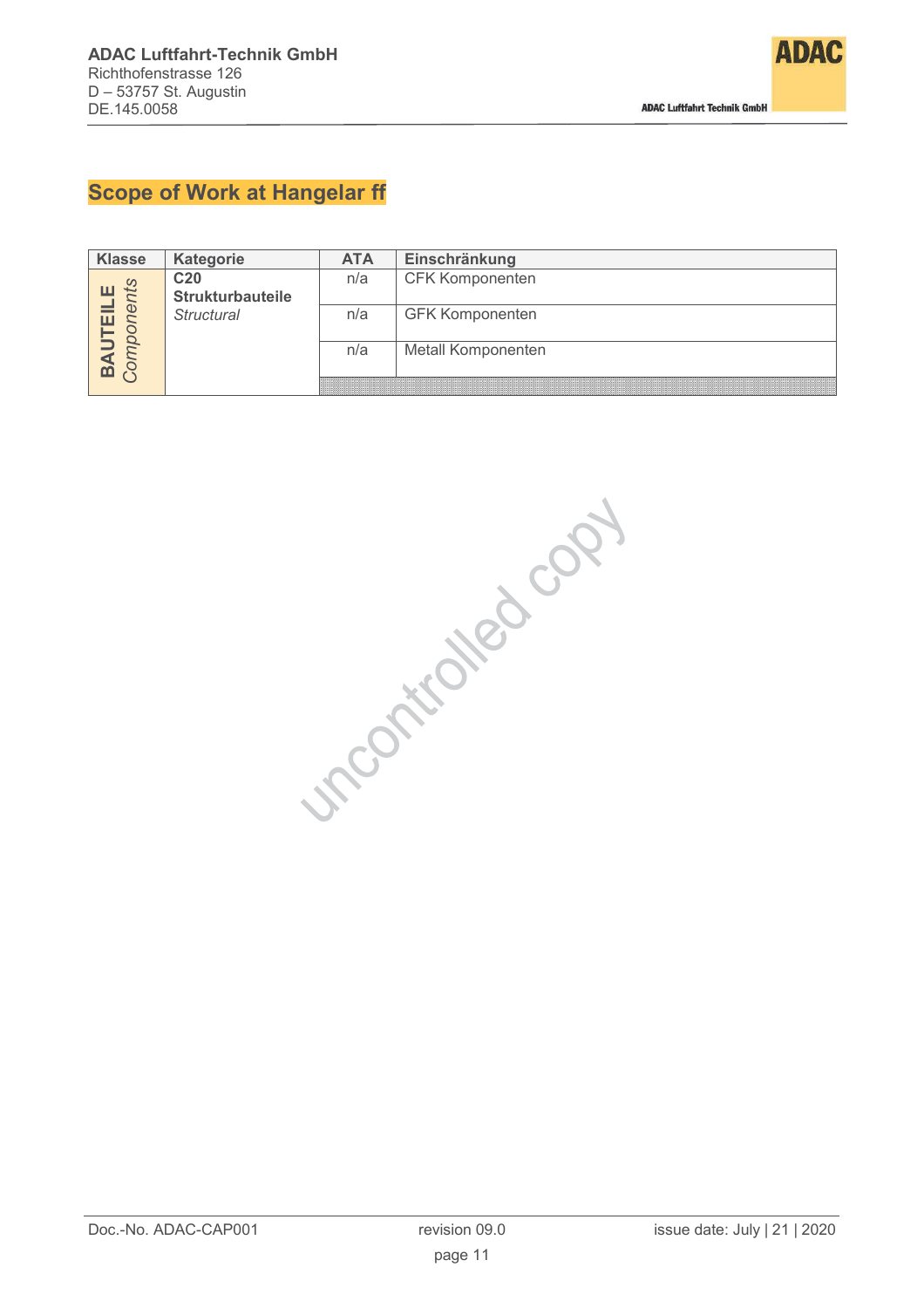

# **Scope of Work at Landshut**

| <b>Klasse</b>  | <b>Kategorie</b>  | Einschränkung                                   |
|----------------|-------------------|-------------------------------------------------|
| ш<br><u> ဟ</u> | <b>B1 Turbine</b> | Safran Helicopter Arriel Series 2 <sup>1)</sup> |
|                | <b>Turbine</b>    |                                                 |

**1)** *(Change of components and modules)*

| <b>Klasse</b>       | <b>Kategorie</b>       | <b>ATA</b> | Einschränkung                |                                                                                                   |
|---------------------|------------------------|------------|------------------------------|---------------------------------------------------------------------------------------------------|
| <b>ILLE</b><br>ents | C6<br><b>Equipment</b> | $25 - 00$  | Winde<br>Hoist               | 117-80403 und 117-804061<br>3HRL444301-10-4<br>3HRL444301-10-7<br>Goodrich 44301 Series           |
|                     |                        | $25 - 11$  | <b>Sitze</b><br><b>Seats</b> | Fischer P/N 0520, 9506, 9507, 9613<br>Fischer Swiveling Unit 9715 0-2, 9715<br>1-2 und $9715$ 2-2 |

| <b>Klasse</b>  | Kategorie                   | <b>ATA</b> | Einschränkung               |                                                                     |
|----------------|-----------------------------|------------|-----------------------------|---------------------------------------------------------------------|
| $\mathfrak{L}$ | C7<br><b>Engine and APU</b> | 71-64      | IBF Filter (Left and Right) | L716M2 X (Series)<br>L716M1 X (Series)<br>B716M1049xx<br>B716M105xx |
|                |                             |            |                             |                                                                     |
|                |                             |            |                             |                                                                     |

╲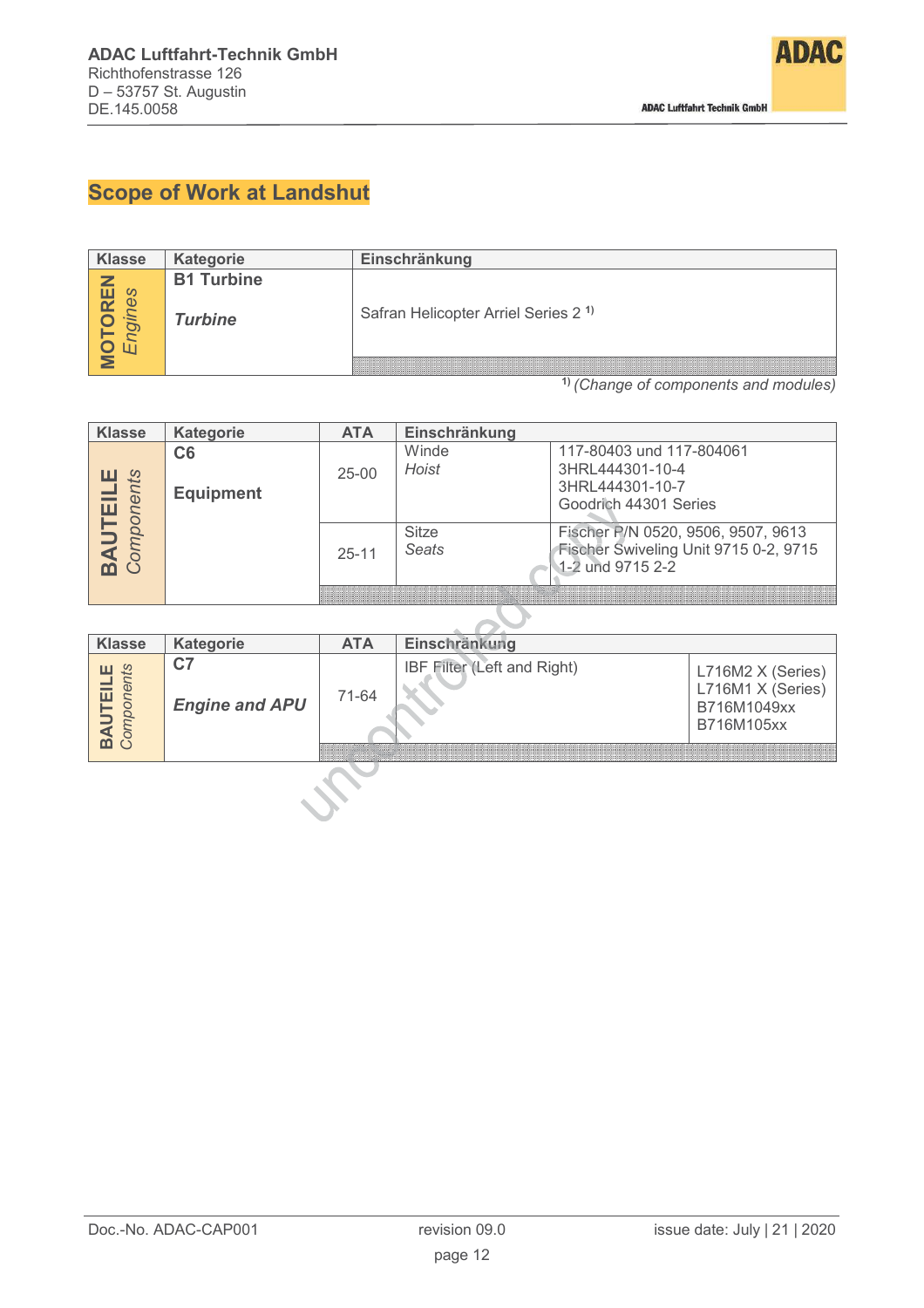

# **Scope of Work at Halle Oppin**

| <b>Klasse</b>                 | <b>Kategorie</b>                         | <b>ATA</b> | Einschränkung                                 |                                                                                                                                                                                                                                                                                                                                                                                                                                    |
|-------------------------------|------------------------------------------|------------|-----------------------------------------------|------------------------------------------------------------------------------------------------------------------------------------------------------------------------------------------------------------------------------------------------------------------------------------------------------------------------------------------------------------------------------------------------------------------------------------|
|                               | <b>C6 Ausrüstung</b><br><b>Equipment</b> |            | <b>EMS Ausrüstung</b><br><b>EMS Equipment</b> | ARA-EC135-AC60<br>ARA-EC135-AC65<br>ARA-EC135-AC67<br>135710-502                                                                                                                                                                                                                                                                                                                                                                   |
| <b>BAUTEILE</b><br>Components |                                          | 25-67      |                                               | ARA-EC145-AC70 (Bucher) P/N:<br>1352-(Series)*<br>1353-(Series)*<br>1354-(Series)*<br>1361-(Series)*<br>1362-(Series)*<br>1363-(Series)*<br>1364-(Series)*<br>1365-(Series)*<br>.The authorization to use the combined<br>number range (Series) is only valid as long<br>as the<br>- Maintenance procedure<br>- Tool / Equipment<br>- Qualification of authorized employees<br>DO NOT differ significantly.<br>ARA-BK117-AC40-7240 |
|                               |                                          |            |                                               | <b>ARA-BK117-AC41</b>                                                                                                                                                                                                                                                                                                                                                                                                              |
|                               |                                          |            |                                               | Aerolight BK11 C2-145060-501                                                                                                                                                                                                                                                                                                                                                                                                       |
|                               |                                          |            | Sitze Bestückung<br><b>Seat Equipment</b>     | Bucher P/N 1360100-100<br>Martin Baker P/N MBCS 6930-106<br>P/N MBCS 6930-110*<br>* P/N change after Mod. (SB)                                                                                                                                                                                                                                                                                                                     |
|                               |                                          | $25 - 11$  | Sitze<br><b>Seats</b>                         | Fischer P/N 0520, 9506, 9507, 9613<br>Fischer Swiveling Unit 9715 0-2, 9715<br>1-2 und 9715 2-2                                                                                                                                                                                                                                                                                                                                    |
|                               |                                          |            |                                               |                                                                                                                                                                                                                                                                                                                                                                                                                                    |

| <b>Klasse</b> | <b>Kategorie</b>             | <b>ATA</b> | Einschränkung               |                                                                      |
|---------------|------------------------------|------------|-----------------------------|----------------------------------------------------------------------|
| л т           | ، ب<br><b>Engine and APU</b> | 71-64      | IBF Filter (Left and Right) | L716M2 X (Series)<br>L716M1 X (Series)<br>B716M1049xx<br>B716M1050xx |
|               |                              |            |                             |                                                                      |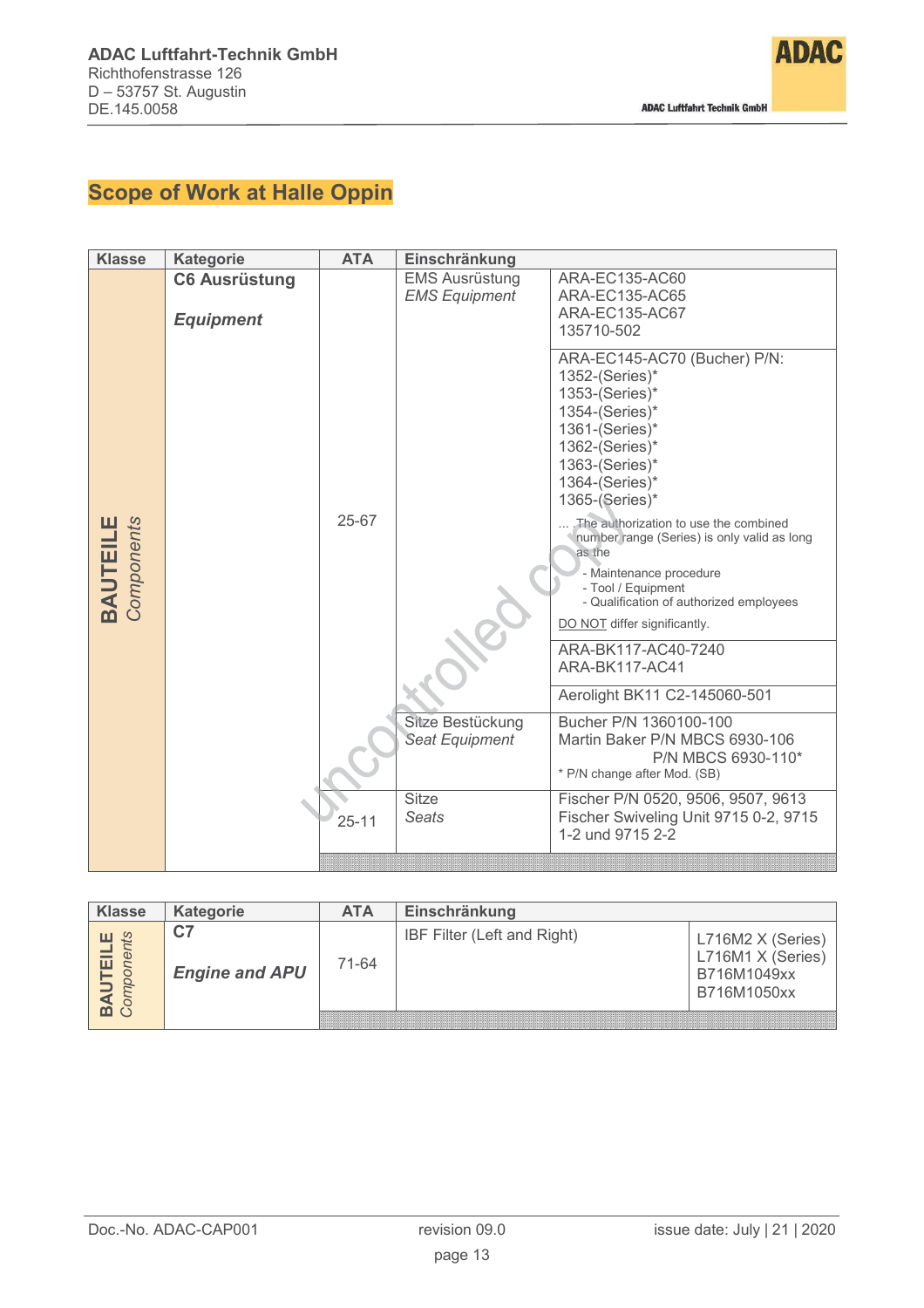

### **Scope of Work at Halle Oppin ff**

The mentioned Scope of the Sation includes module exchange(s) on engines Safran Helicopter Engines Arriel 1 & 2 under the following conditions:

### **General:**

- The engine will be installed after the module exchange(s) in the same helicopter from which it was removed

### **Personnel:**

- Proof of training of the manufacturer that fully covers the intended work (Level IV training = specialized training) This staff is approved to sign-off the performed work i.a.w. to his/her Company Authorization Document.

### **Rooms/Facilities:**

- The work must be carried out exclusively inside the Hangar area or in designated and suitable workrooms.

#### **Tooling**:

- For the work which has to be conducted, the tool(s) (special Tool(s)) must be available onsite

### **Documentation:**

- The necessary documentation (CMM) must be available on site in order to cover also any differences to the AMM.

#### **Release to Service:**

- The activities are released as part of the overall maintenance of the helicopter, this must include an Engine<br>Power Check i.a.w. manufactures instructions. Power Check i.a.w. manufactures instructions.